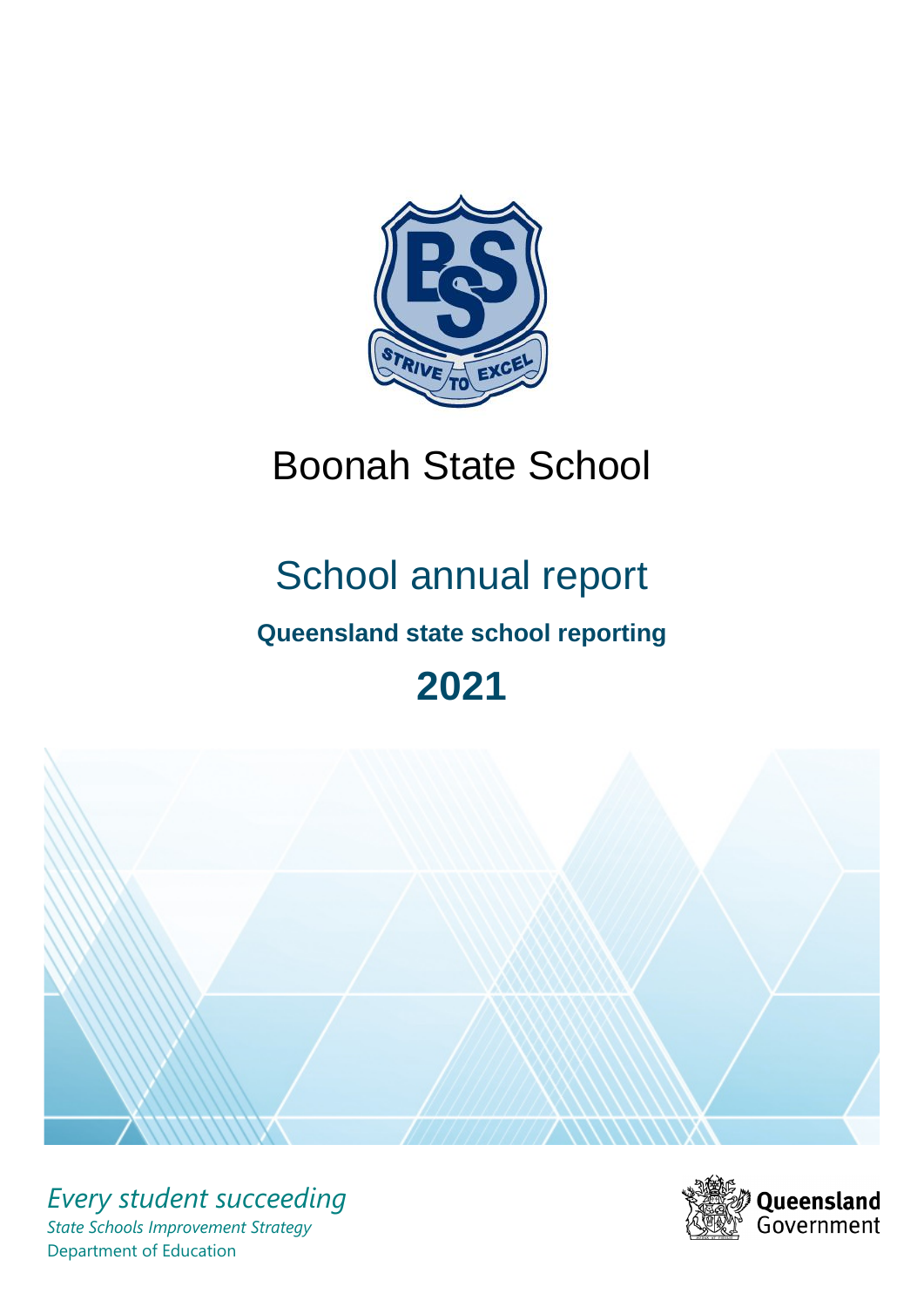**OFFICIAL – Public** Published as information source only. Public information used to create this report may not appear in this format in the public domain Please refer to disclaimer information.

#### **Contact details**

| <b>Postal Address</b> | PO Box 73 Boonah 4310        |
|-----------------------|------------------------------|
| <b>Phone</b>          | (07) 5460 6333               |
| Fax                   | $(07)$ 5460 6300             |
| Email                 | principal@boonahss.eq.edu.au |
| Website               | https://boonahss.eq.edu.au   |

#### **Disclaimer**

The materials presented in this report are distributed by the Department of Education (the department) as an information source only.

The information and data in this report is subject to change without notice.<br>The department makes no statements, representations, or warranties about the accuracy or completeness of, and you should not rely on, any informa report.

The department disclaim all responsibility and all liability (including without limitation, liability in negligence) for all expenses, losses, damages and costs you might incur as a result of the information in this report being inaccurate or incomplete in any way, and for any reason. Despite our best efforts, the department makes no warranties that the information in this report is free of infection by computer viruses or other contamination.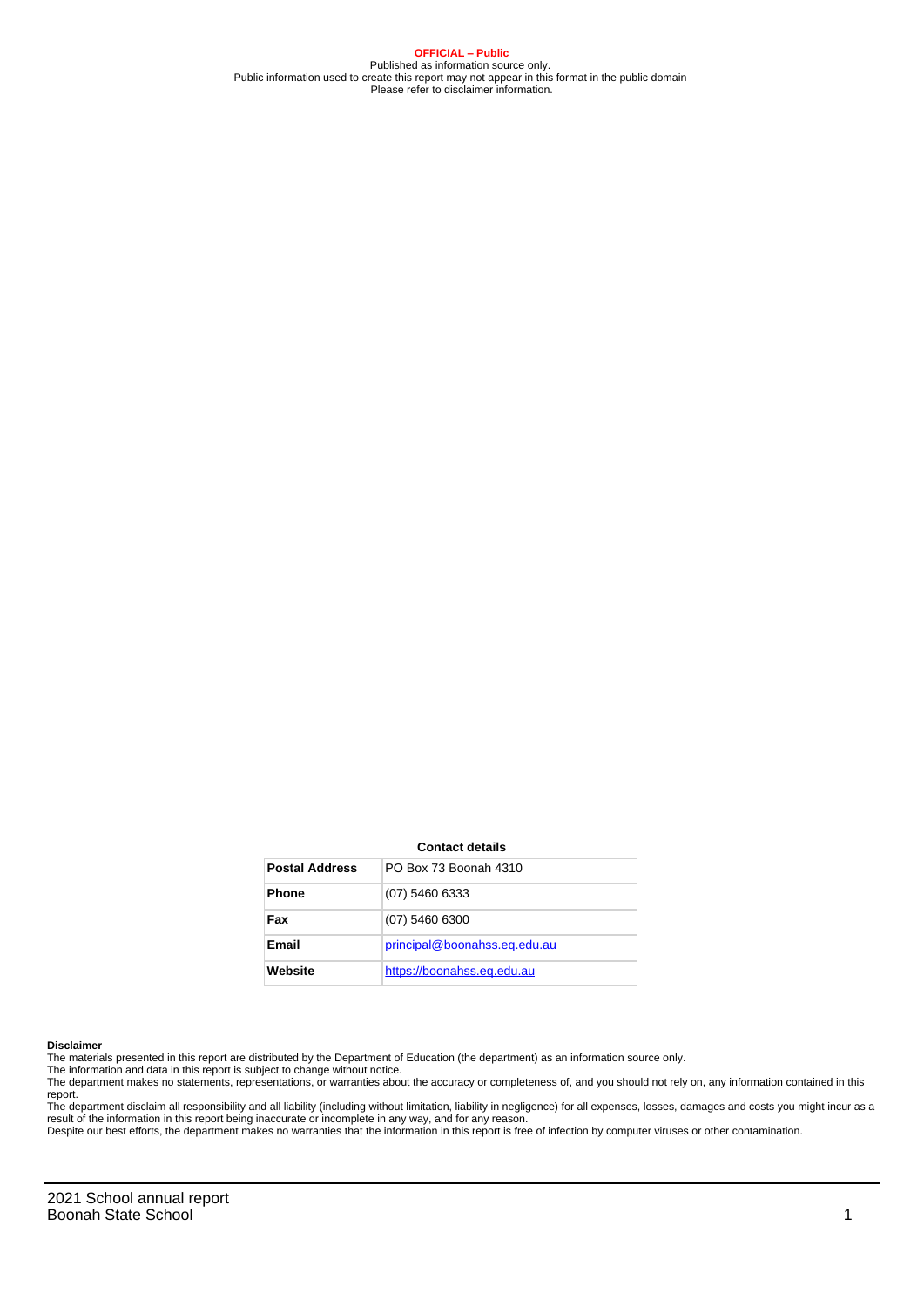| School context                   |                                                                                                                                                                                              |
|----------------------------------|----------------------------------------------------------------------------------------------------------------------------------------------------------------------------------------------|
| Coeducational or single sex      | Coeducational                                                                                                                                                                                |
| <b>Independent Public School</b> | No.                                                                                                                                                                                          |
| Year levels offered in 2021      | Prep Year - Year 6                                                                                                                                                                           |
| Webpages                         | Additional information about Queensland state schools is located on the:<br>My School website<br>Queensland Government data website<br>Queensland Government schools directory website.<br>٠ |

# **Characteristics of the student body**

## **Student enrolments**

### **Table 1: Student enrolments by year level**

|                   |      | <b>February</b> |      |      | <b>August</b> |      |
|-------------------|------|-----------------|------|------|---------------|------|
| <b>Year Level</b> | 2019 | 2020            | 2021 | 2019 | 2020          | 2021 |
| <b>Prep Year</b>  | 30   | 27              | 25   | 28   | 26            | 22   |
| Year 1            | 38   | 32              | 29   | 38   | 28            | 26   |
| Year 2            | 37   | 29              | 28   | 37   | 27            | 26   |
| Year <sub>3</sub> | 30   | 38              | 36   | 29   | 39            | 32   |
| Year 4            | 33   | 27              | 38   | 34   | 28            | 33   |
| Year <sub>5</sub> | 34   | 31              | 31   | 35   | 32            | 32   |
| Year <sub>6</sub> | 26   | 32              | 33   | 27   | 32            | 33   |
| <b>Total</b>      | 228  | 216             | 220  | 228  | 212           | 204  |

Notes

1. Student counts include headcount of all full- and part-time students at the school.

## **Average class sizes**

### **Table 2: Average class size information for each phase of schooling**

| <b>Year Levels</b> | 2019 | 2020 | 2021 |
|--------------------|------|------|------|
| Prep – Year 3      | つつ   | つつ   | フフ   |
| Year 4 – Year 6    | 24   | 26.  | 24   |

Notes

1. Classes are measured against the target of 25 students per teacher in Prep to Year 3 and Years 11 to 12, and target of 28 students per teacher in Years 4 to 10. Where composite classes exist across cohorts (e.g. Year 3/4) the class size targets would be the lower cohort target.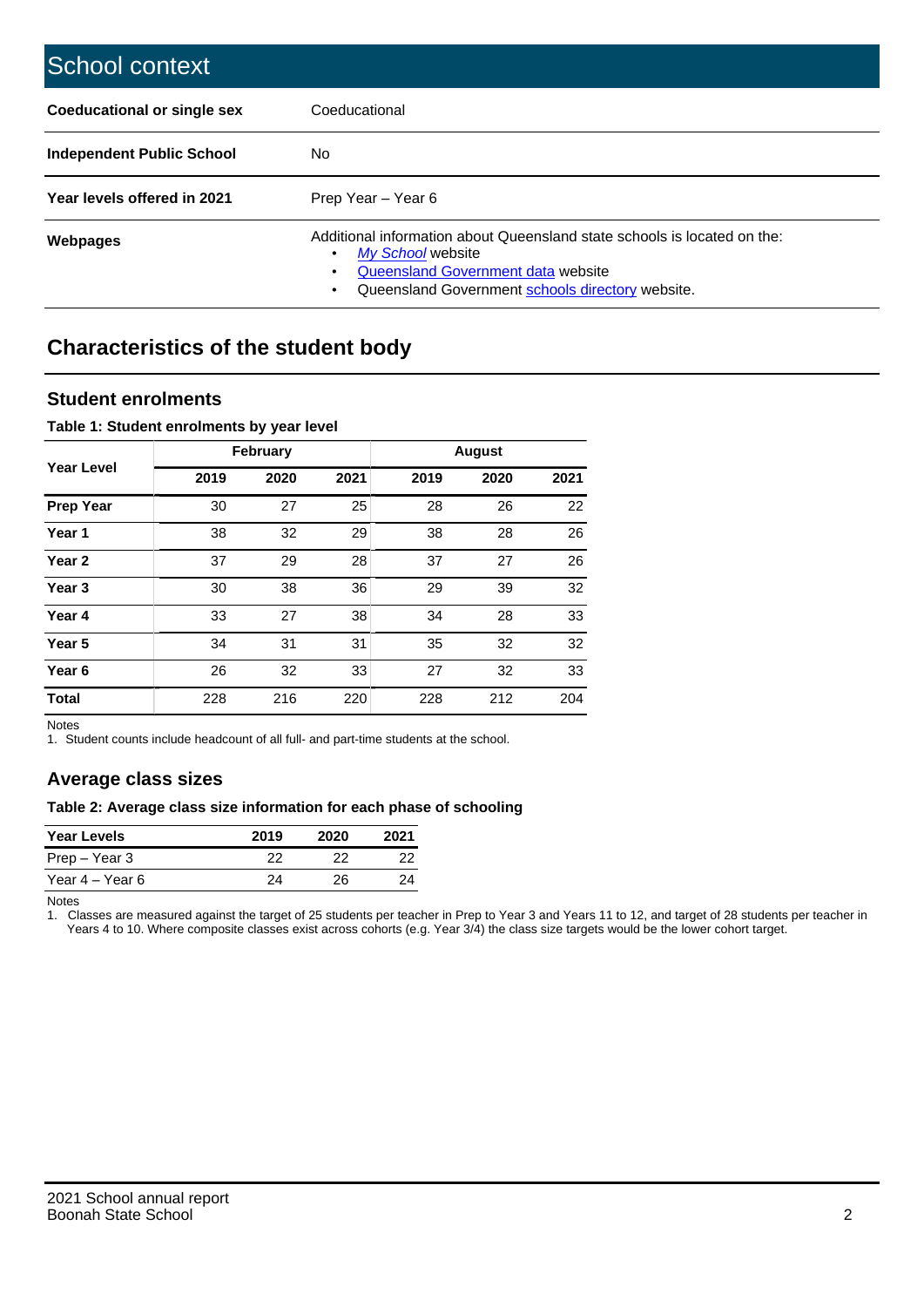## **Respectful relationships education**

To support students' learning, health and wellbeing all state schools are required to implement respectful relationships education through the Prep to Year 10 Australian Curriculum: Health and Physical Education and/or through school pastoral care programs across Prep to Year 12.

## **Parent, student and staff satisfaction**

Tables 3–5 show selected items from the Parent/Caregiver, Student and Staff School Opinion Surveys. In response to the COVID-19 health emergency, the annual school opinion surveys of students, teachers and staff were not administered in 2020. A new time series started in 2021 and data from this collection is not considered directly comparable with earlier collections due to significant methodology changes.

For state level information go to the **[School Opinion Survey](https://qed.qld.gov.au/publications/reports/statistics/schooling/schools/schoolopinionsurvey) webpage**.

#### **Table 3: Parent/Caregiver Survey**

| Percentage of parents/caregivers who agree <sup>1</sup> that:                                               | 2019   | 2020 | 2021  |
|-------------------------------------------------------------------------------------------------------------|--------|------|-------|
| This is a good school.                                                                                      | 86.2%  |      | 65.6% |
| My child likes being at this school. <sup>2</sup>                                                           | 86.7%  |      | 87.5% |
| My child feels safe at this school. <sup>2</sup>                                                            | 66.7%  |      | 66.7% |
| My child's learning needs are being met at this school. <sup>2</sup>                                        | 86.7%  |      | 62.5% |
| My child is making good progress at this school. <sup>2</sup>                                               | 86.7%  |      | 65.6% |
| Teachers at this school expect my child to do his or her best. <sup>2</sup>                                 | 100.0% |      | 93.8% |
| Teachers at this school provide my child with useful feedback about his or her school<br>work. <sup>2</sup> | 96.7%  |      | 81.3% |
| Teachers at this school motivate my child to learn. <sup>2</sup>                                            | 100.0% |      | 84.4% |
| Teachers at this school treat students fairly. <sup>2</sup>                                                 | 80.0%  |      | 72.7% |
| can talk to my child's teachers about my concerns. <sup>2</sup>                                             | 100.0% |      | 90.9% |
| This school works with me to support my child's learning. <sup>2</sup>                                      | 93.3%  |      | 72.7% |
| This school takes parents' opinions seriously. <sup>2</sup>                                                 | 78.6%  |      | 66.7% |
| Student behaviour is well managed at this school. <sup>2</sup>                                              | 55.2%  |      | 51.5% |
| This school looks for ways to improve. <sup>2</sup>                                                         | 82.8%  |      | 61.3% |
| This school is well maintained. <sup>2</sup>                                                                | 76.7%  |      | 78.1% |

Notes

1. Agree represents the percentage of respondents who Somewhat Agree, Agree or Strongly Agree with the statement.

2. Nationally agreed parents/caregiver items.

3. DW = Data withheld to ensure confidentiality.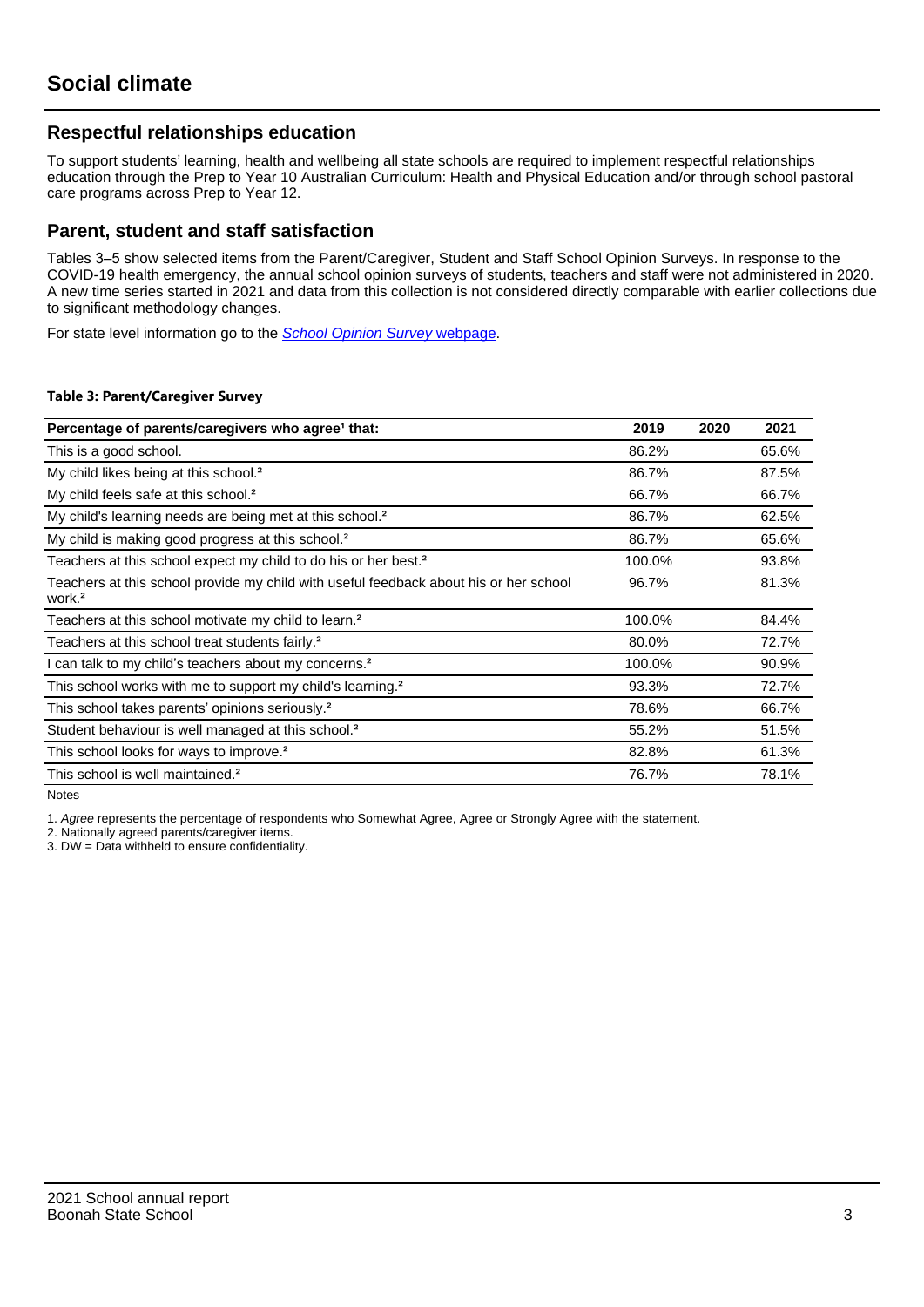#### **Table 4: Student Survey**

| Percentage of students who agree <sup>1</sup> that:                            | 2019   | 2020 | 2021   |
|--------------------------------------------------------------------------------|--------|------|--------|
| I like being at my school. <sup>2</sup>                                        | 93.1%  |      | 85.0%  |
| I feel safe at my school. <sup>2</sup>                                         | 80.0%  |      | 85.0%  |
| My teachers motivate me to learn. <sup>2</sup>                                 | 95.0%  |      | 94.7%  |
| My teachers expect me to do my best. <sup>2</sup>                              | 100.0% |      | 100.0% |
| My teachers provide me with useful feedback about my school work. <sup>2</sup> | 98.3%  |      | 95.0%  |
| Teachers at my school treat students fairly. <sup>2</sup>                      | 87.9%  |      | 90.0%  |
| I can talk to my teachers about my concerns. <sup>2</sup>                      | 91.7%  |      | 90.0%  |
| My school takes students' opinions seriously. <sup>2</sup>                     | 84.5%  |      | 80.0%  |
| Student behaviour is well managed at my school. <sup>2</sup>                   | 60.3%  |      | 45.0%  |
| My school looks for ways to improve. <sup>2</sup>                              | 84.7%  |      | 77.8%  |
| My school is well maintained. <sup>2</sup>                                     | 82.1%  |      | 90.0%  |
| My school gives me opportunities to do interesting things. <sup>2</sup>        | 89.8%  |      | 71.4%  |

Notes

1. Agree represents the percentage of respondents who Somewhat Agree, Agree or Strongly Agree with the statement.

2. Nationally agreed student items.

3. DW = Data withheld to ensure confidentiality.

#### **Table 5: Staff Survey**

| Percentage of staff who agree <sup>1</sup> that:                                                            | 2019  | 2020 | 2021   |
|-------------------------------------------------------------------------------------------------------------|-------|------|--------|
| I feel confident embedding Aboriginal and Torres Strait Islander perspectives across the<br>learning areas. | 93.3% |      | 100.0% |
| I enjoy working at this school. <sup>2</sup>                                                                | 80.8% |      | 73.1%  |
| I feel this school is a safe place in which to work. <sup>2</sup>                                           | 84.6% |      | 84.6%  |
| I receive useful feedback about my work at this school. <sup>2</sup>                                        | 60.0% |      | 73.1%  |
| Students are encouraged to do their best at this school. <sup>2</sup>                                       | 87.5% |      | 92.3%  |
| Students are treated fairly at this school. <sup>2</sup>                                                    | 68.2% |      | 72.0%  |
| Student behaviour is well managed at this school. <sup>2</sup>                                              | 39.1% |      | 52.0%  |
| Staff are well supported at this school. <sup>2</sup>                                                       | 48.0% |      | 61.5%  |
| This school takes staff opinions seriously. <sup>2</sup>                                                    | 45.5% |      | 65.4%  |
| This school looks for ways to improve. <sup>2</sup>                                                         | 60.0% |      | 84.6%  |
| This school is well maintained. <sup>2</sup>                                                                | 36.0% |      | 65.4%  |
| This school gives me opportunities to do interesting things. <sup>2</sup>                                   | 70.8% |      | 84.0%  |

Notes

1. Agree represents the percentage of respondents who Somewhat Agree, Agree or Strongly Agree with the statement.

2. Nationally agreed staff items.

3. DW = Data withheld to ensure confidentiality.

## **Description of how this school manages non-attendance**

Queensland state schools manage non-attendance in line with the Queensland Department of Education procedures: [Managing Student Absences and Enforcing Enrolment and Attendance at State Schools](https://ppr.qed.qld.gov.au/pp/managing-student-absences-and-enforcing-enrolment-and-attendance-at-state-schools-procedure); and [Roll Marking in State Schools,](https://ppr.qed.qld.gov.au/pp/roll-marking-in-state-schools-procedure) which outline processes for managing and recording student attendance and absenteeism.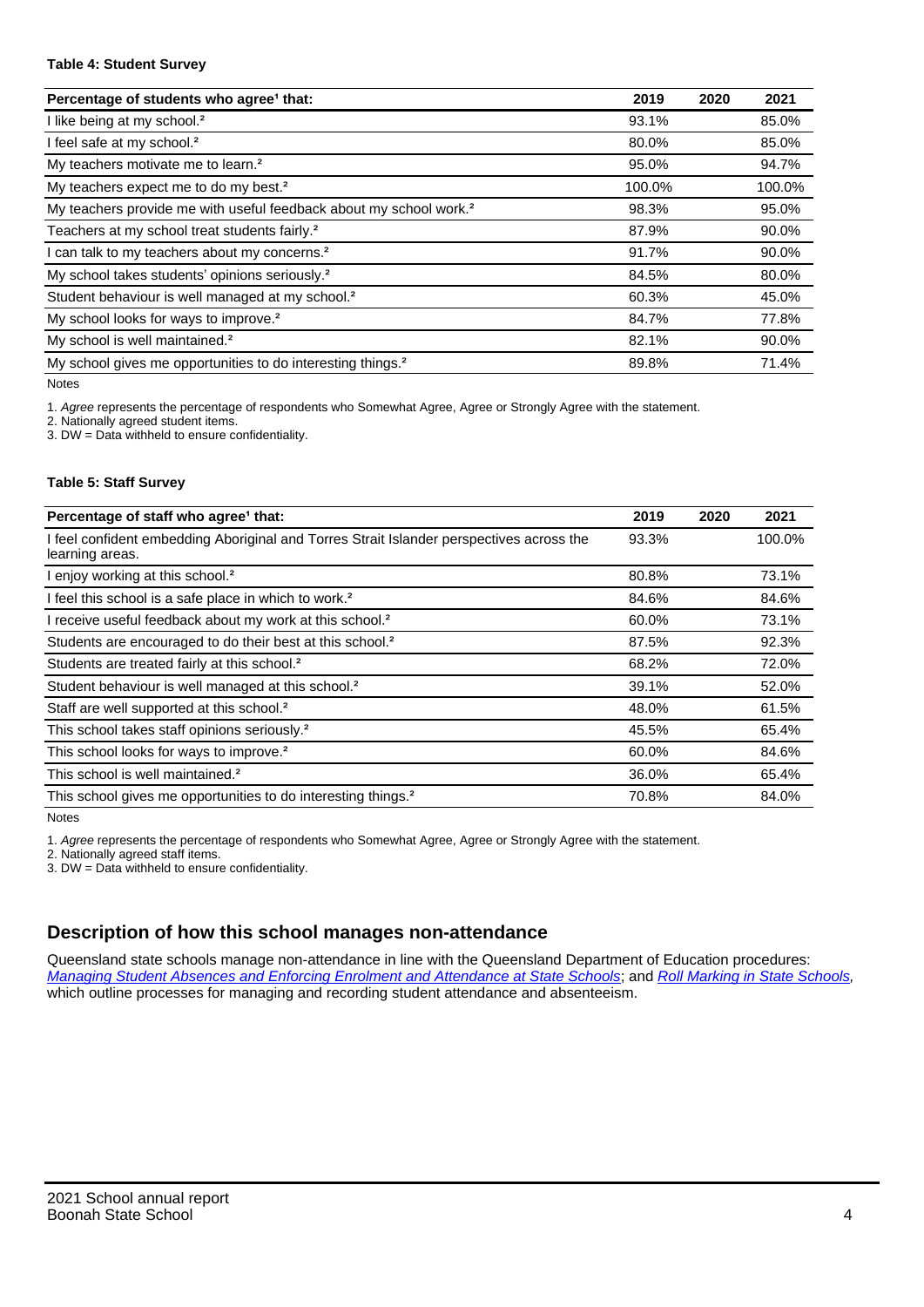## **School disciplinary absences**

#### **Table 6: Count of school disciplinary absences at this school**

| Type of school disciplinary absence | 2019 | 2020 | 2021 |
|-------------------------------------|------|------|------|
| Short suspension                    | 25   | 12   | 21   |
| Long suspension                     | 0    |      |      |
| Exclusion                           | 0    |      | 0    |
| Total                               | 25   | 12   |      |

Notes

1. School disciplinary absence (SDA) data is a total of short suspensions (1–10 days), long suspensions (11–20 days), exclusions and cancellations. 2. The number of SDAs is not the number of students who received an SDA as one student may be suspended several times in a school year. Each time a student is suspended it is recorded as an additional SDA. The data does not reflect the outcomes of appeal decisions.

3. 2020 data was impacted by the COVID-19 health emergency. There were significantly fewer SDAs during the home-based learning period (the first five weeks of Term 2) compared to other years.

# **School funding**

## **School income broken down by funding source**

School income, reported by financial year accounting cycle using standardised national methodologies and broken down by funding source is available via the  $My$  School website.

### **How to access our income details**

- 1. Click on the My School link <http://www.myschool.edu.au/>.
- 2. Enter the school name or suburb of the school you wish to search.

|  | Search by school name or suburb |  | <b>School sector</b> |  | $\sim$ and $\sim$ represents the set of $\sim$ | <b>State</b> |  |  |  |
|--|---------------------------------|--|----------------------|--|------------------------------------------------|--------------|--|--|--|
|--|---------------------------------|--|----------------------|--|------------------------------------------------|--------------|--|--|--|

3. Click on View School Profile to access the school's profile.



4. Click on Finances and select the appropriate year to view school financial information.

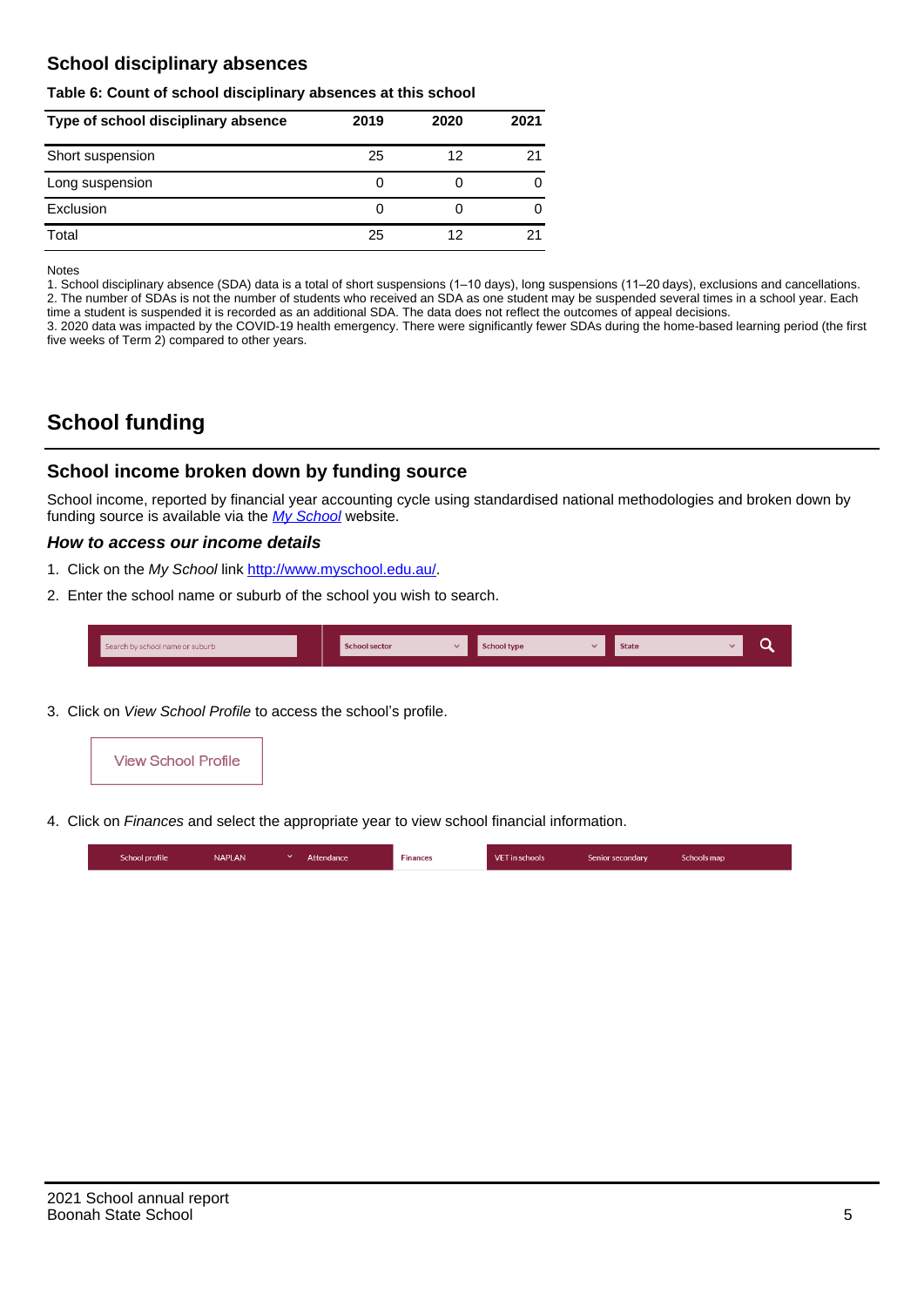## **Teacher standards and qualifications**

The Teacher registration eligibility requirements: Policy (p.1) states:

To be eligible for registration, a person must satisfy the Queensland College of Teachers (QCT) that they meet requirements regarding qualification and experience, or have otherwise met the requirements of the Australian Professional Standards for Teachers (APST). A person must also satisfy the QCT that they are suitable to teach and meet English language proficiency requirements. All these requirements are specified in the Act and the Education (Queensland College of Teachers) Regulation 2005 (the Regulation).

The qualifications required for teacher registration are successful completion of either -

- (a) a four-year initial teacher education program including teacher education studies of at least one year (e.g. a Bachelor of Education, or a double Bachelor degree in Science and Teaching) or
- (b) a one-year graduate initial teacher education program following a degree (e.g. a one-year Graduate Diploma of Education (Secondary) after a three-year Bachelor degree) or
- (c) another course of teacher education that the QCT is reasonably satisfied is the equivalent of (a) or (b). These are considered on a case-by-case basis.

For more information, please refer to the following link:

• <https://www.qct.edu.au/registration/qualifications>

# **Workforce composition**

## **Staff composition, including Indigenous staff**

**Table 7: Workforce composition for this school**

|                    |      | <b>Teaching staff</b> |      |      | Non-teaching staff |      |      | Indigenous staff |      |
|--------------------|------|-----------------------|------|------|--------------------|------|------|------------------|------|
| <b>Description</b> | 2019 | 2020                  | 2021 | 2019 | 2020               | 2021 | 2019 | 2020             | 2021 |
| Headcount          |      | 19                    | 19   | 13   | 14                 | 14   |      |                  |      |
| <b>FTF</b>         | 17   | 15                    | 16   |      |                    | 9    |      |                  |      |

Notes

1. Teaching staff includes school leaders.

2. Indigenous refers to Aboriginal and Torres Strait Islander people of Australia.

3. FTE = full-time equivalent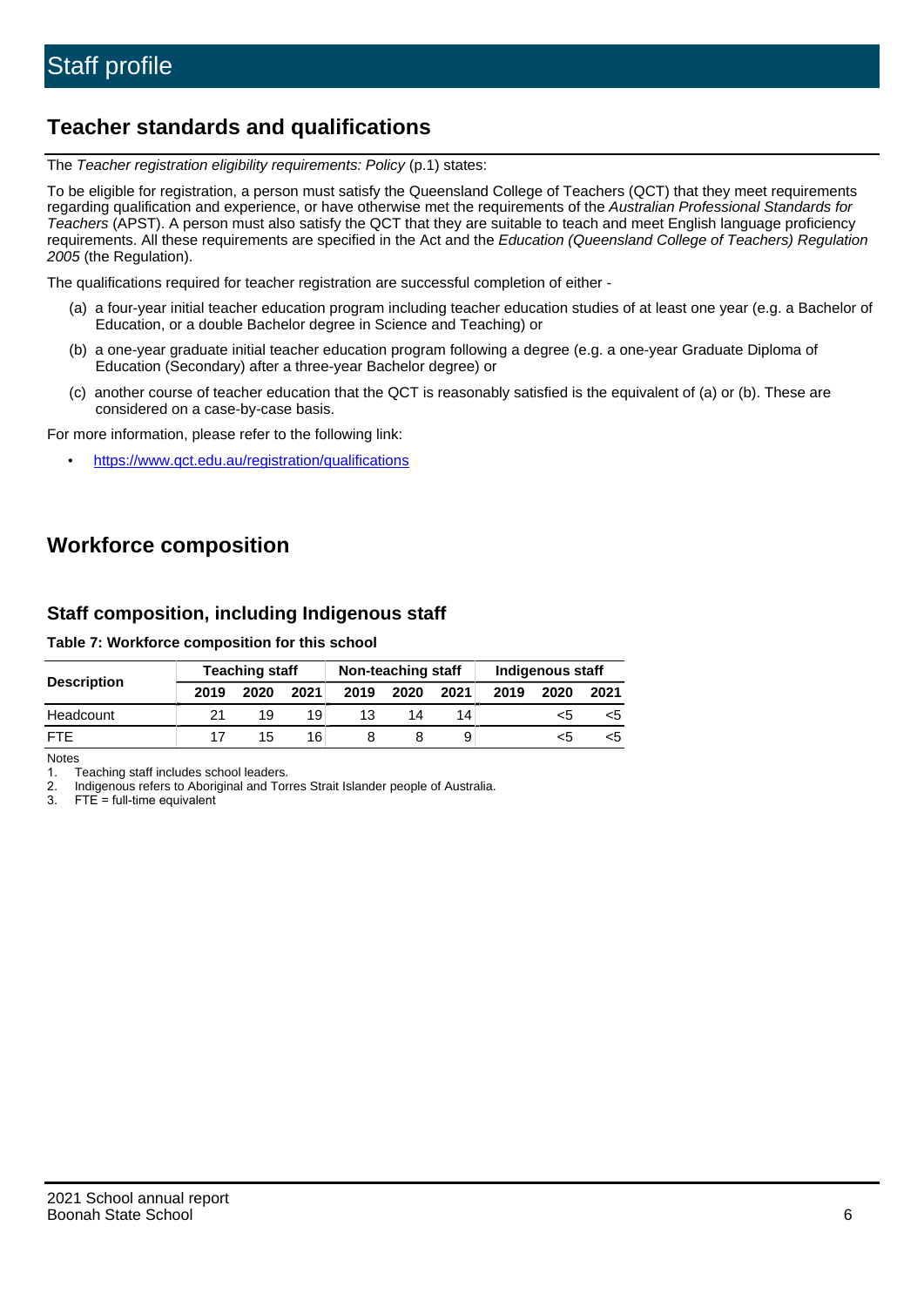# **Key student outcomes**

## **Student attendance**

Tables 8–9 show attendance rates at this school as percentages. In 2020, the COVID-19 health emergency affected student attendance in Queensland Government schools. Comparisons between 2020 and other years' attendance data should not be made.

#### **Table 8: Overall student attendance at this school**

| <b>Description</b>                                  | 2019 | 2020 | 2021 |
|-----------------------------------------------------|------|------|------|
| Overall attendance rate for students at this school | 91%  | 89%  | 89%  |

Notes

1. The attendance rate is the full- and part-time days attended as a percentage of enrolled school days.

2. Full-time students only.

#### **Table 9: Student attendance rates for each year level at this school**

| <b>Year Level</b> | 2019 | 2020 | 2021 |
|-------------------|------|------|------|
| Prep Year         | 91%  | 88%  | 89%  |
| Year <sub>1</sub> | 91%  | 87%  | 89%  |
| Year 2            | 91%  | 92%  | 88%  |
| Year 3            | 90%  | 88%  | 91%  |
| Year 4            | 90%  | 90%  | 86%  |
| Year 5            | 91%  | 89%  | 91%  |
| Year <sub>6</sub> | 91%  | 91%  | 87%  |

Notes

1. The attendance rate is the full- and part-time days attended as a percentage of enrolled school days.

2. Full-time students only.

3. DW = Data withheld to ensure confidentiality